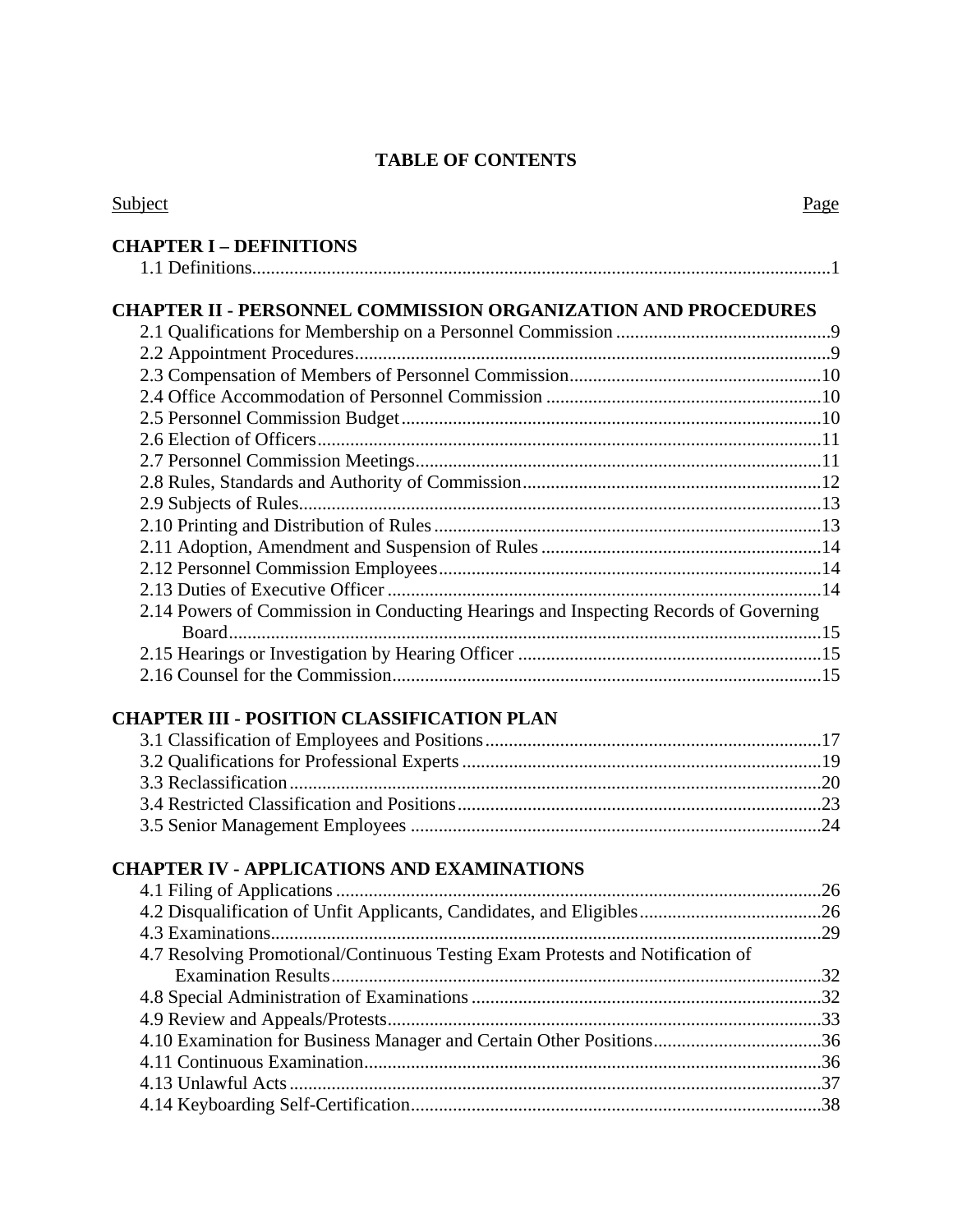#### **CHAPTER V - ELIGIBILITY AND EMPLOYMENT LISTS**

### **CHAPTER VI - CERTIFICATION AND APPOINTMENT**

| 6.2 Withholding Names From Eligibility Lists and From Certification (Refusal of |  |
|---------------------------------------------------------------------------------|--|
|                                                                                 |  |
|                                                                                 |  |
|                                                                                 |  |
|                                                                                 |  |
|                                                                                 |  |
|                                                                                 |  |
|                                                                                 |  |
|                                                                                 |  |
|                                                                                 |  |
|                                                                                 |  |
|                                                                                 |  |
|                                                                                 |  |

#### **CHAPTER VII - PROBATIONARY PERIOD**

## **CHAPTER VIII – TRANSFERS**

|--|

# **CHAPTER IX - RESIGNATIONS, LAYOFF AND REEMPLOYMENT**

#### **CHAPTER X - COMPENSATION**

| 10.2 Salary After Positions or Classifications are Reclassified, Newly Classified, or |  |
|---------------------------------------------------------------------------------------|--|
|                                                                                       |  |
|                                                                                       |  |
|                                                                                       |  |
|                                                                                       |  |
|                                                                                       |  |
|                                                                                       |  |
|                                                                                       |  |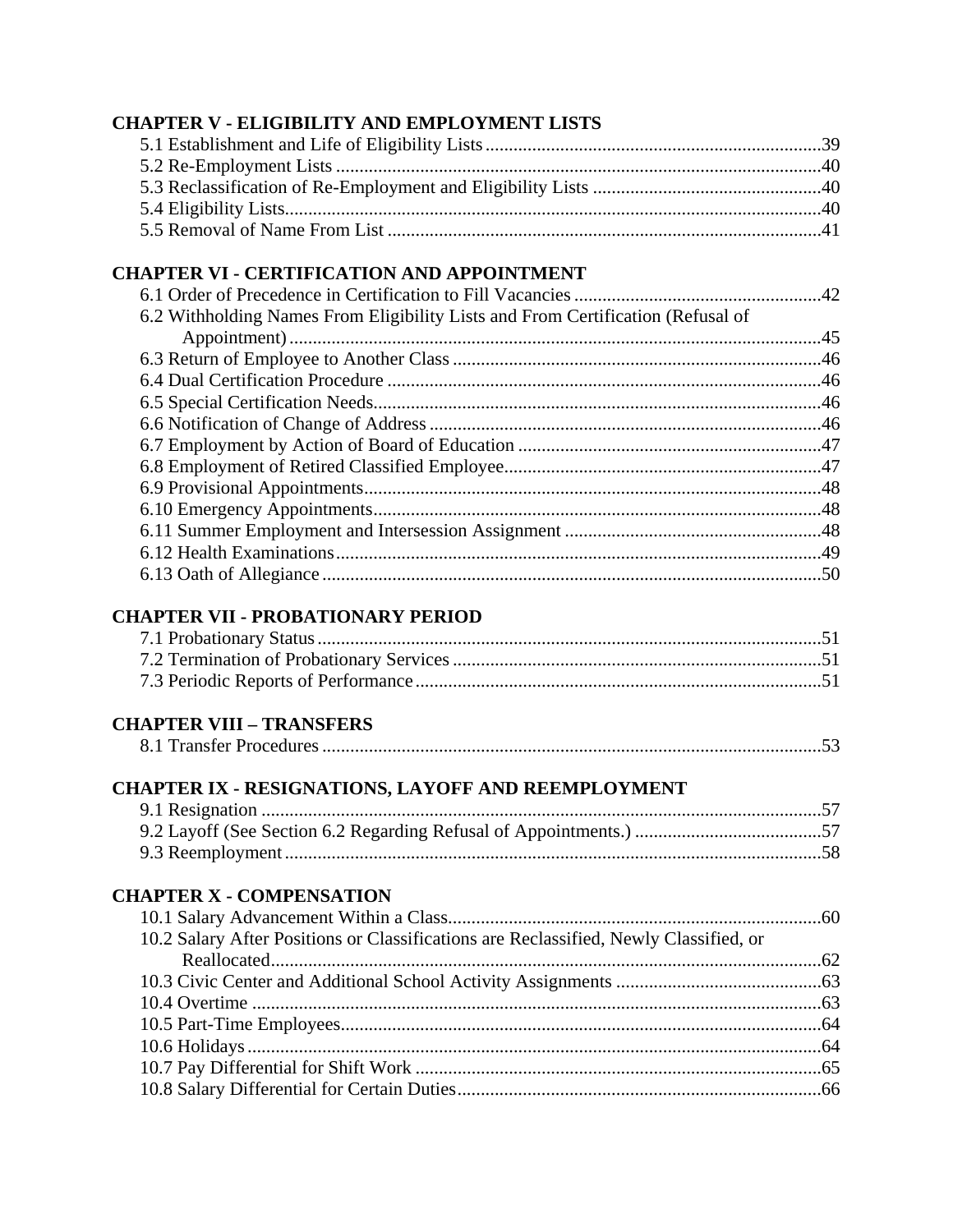## **CHAPTER XI - DISCIPLINARY ACTIONS, APPEALS, AND HEARINGS**

| 11.8 Applicant, Candidate or Eligibles Disqualified From Participation in Examinations or |  |
|-------------------------------------------------------------------------------------------|--|
|                                                                                           |  |

#### **CHAPTER XII - ABSENCE FROM DUTY**

| 12.20 Absence Privileges Not Granted Employees With Only Provisional, Limited Term and |  |
|----------------------------------------------------------------------------------------|--|
|                                                                                        |  |
|                                                                                        |  |
|                                                                                        |  |
|                                                                                        |  |
|                                                                                        |  |
|                                                                                        |  |
|                                                                                        |  |
|                                                                                        |  |
|                                                                                        |  |
|                                                                                        |  |
|                                                                                        |  |
|                                                                                        |  |
|                                                                                        |  |
|                                                                                        |  |
|                                                                                        |  |
|                                                                                        |  |
|                                                                                        |  |
|                                                                                        |  |
|                                                                                        |  |
|                                                                                        |  |
|                                                                                        |  |

#### **CHAPTER XIII - CERTIFICATION OF PAYROLLS**

|--|--|

#### **CHAPTER XIV - PERFORMANCE REPORTS**

| 14.2 Performance Reports Procedure for Limited Term/Provisional Employees 92 |  |
|------------------------------------------------------------------------------|--|